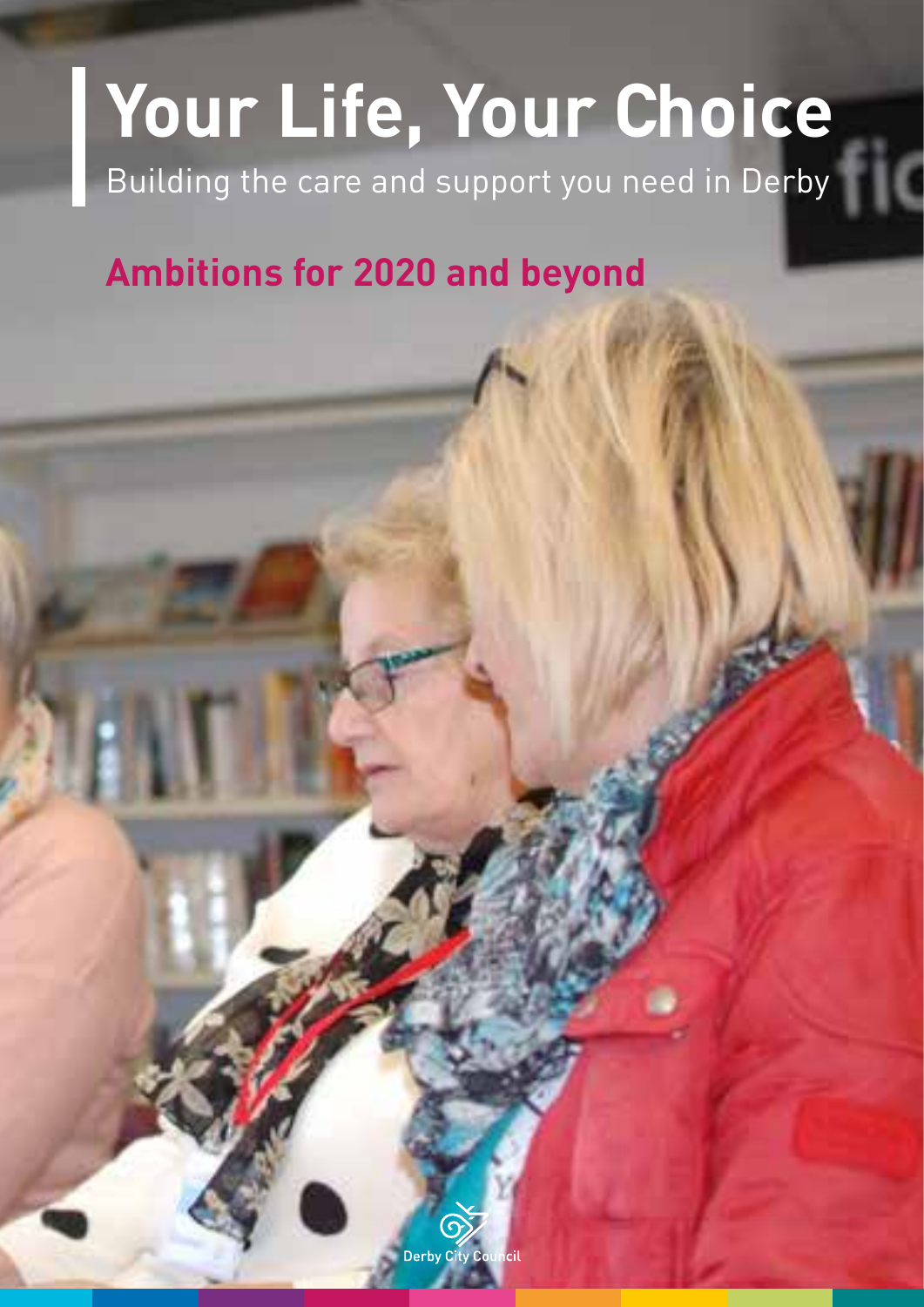### **Foreword**

As Cabinet Member for Adults, Health and Housing, I am aware that I am overseeing one of the biggest challenges that the Council faces - the delivery of adult social care support, together with our NHS colleagues. Given population and demographic changes that are being experienced in Derby, and all over the UK, the challenge is one of matching pressurised finance and staffing resources against the back drop of increasing demand for support, advice and information.

Increasing life expectancy is to be welcomed and celebrated, however this is also leading to unprecedented demands on public services, as well as on those who care for them in their homes and those who provide support on our behalf in local communities.

Our 'Your life, your choice' Vision is our way of setting out what we have been trying to achieve - our purpose, our principles and our approach to meeting the rising demand for social care. The NHS Long Term Plan sets out how NHS organisations should plan for a modern and responsive NHS, but sadly the Green Paper on Social Care has yet to be published having been the subject of delays. This uncertainty about the future of social care, and the resources that will be made available for individuals needing care is putting strain on the system. Many Council's are heavily reliant on shortterm funding that has been awarded to us

during recent years, particularly so during the winter period when traditionally there has been a surge in demand for care and support. Notwithstanding the challenges and uncertainty, we have much to be proud of in Derby.

- We remain committed to keeping people safe and have strengthened our approach to safeguarding adults and protecting those who lack capacity.
- Supporting Carers continues to be a priority for the Council, particularly since the Care Act provided us with Statutory duties to assess their needs.
- Overall fewer people are going into residential care or nursing homes and more people are being supported at home for longer – often organised by individuals themselves using Direct Payments.
- We are helping to get more people home from hospital than ever before and have improved the level of discharge support we can offer with community health partners. We are also working harder than ever to avoid hospital admissions or other crises that risk independence and well-being.
- Our record on building resilience and harnessing the skills and abilities of individuals themselves is well established through our approach to Local Area Coordination and Community Led Support.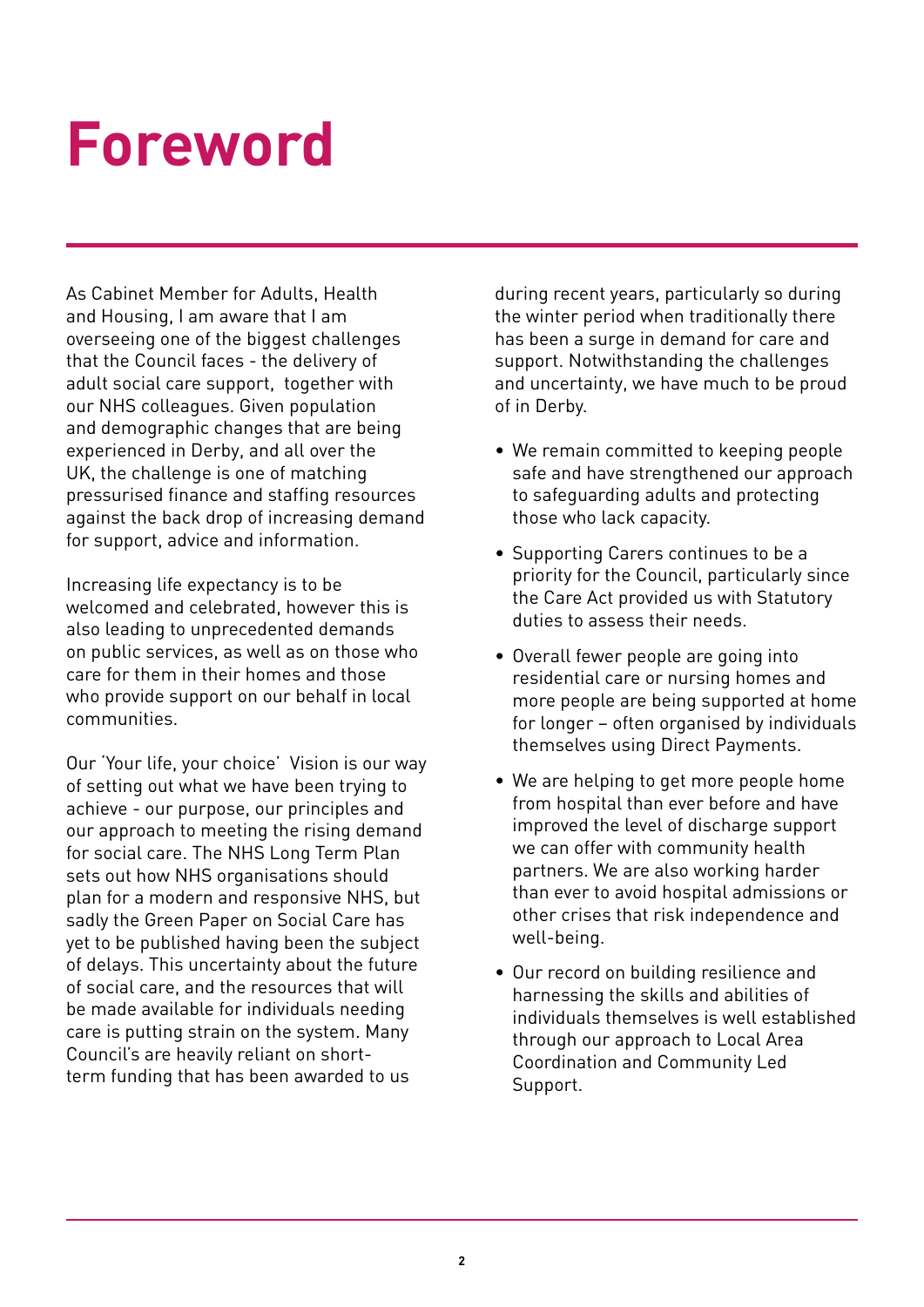- People with learning disabilities and those with mental health needs are also benefitting from living independently in our communities, and being supported to increase their life skills and access employment.
- We continue to work hard to improve the availability of advice and information so people can help themselves and access "universal" services, such as leisure, recreation and the cultural offer that is widely available across Derby.
- We are making better use of assistive technology, aids and adaptations – working closely with occupational and physio-therapists to enable people to remain independent and regain their abilities following an illness or fall.

We are now updating our Vision so that we can build on our strengths, and continue to prepare for the rising demand that we anticipate in the coming years. Not just demands for support – but also demands that our customers are rightly making for high quality, flexible and responsive care and support that helps them achieve outcomes that improve their lives.

We cannot tackle these challenges alone – we can only do this through strong partnerships with care providers, families, NHS colleagues and local communities. We want to have an open dialogue about our ambitions and we will adapt these where required over the coming months and years.



**Councillor Roy Webb**  Cabinet Member for Adults, Health & Housing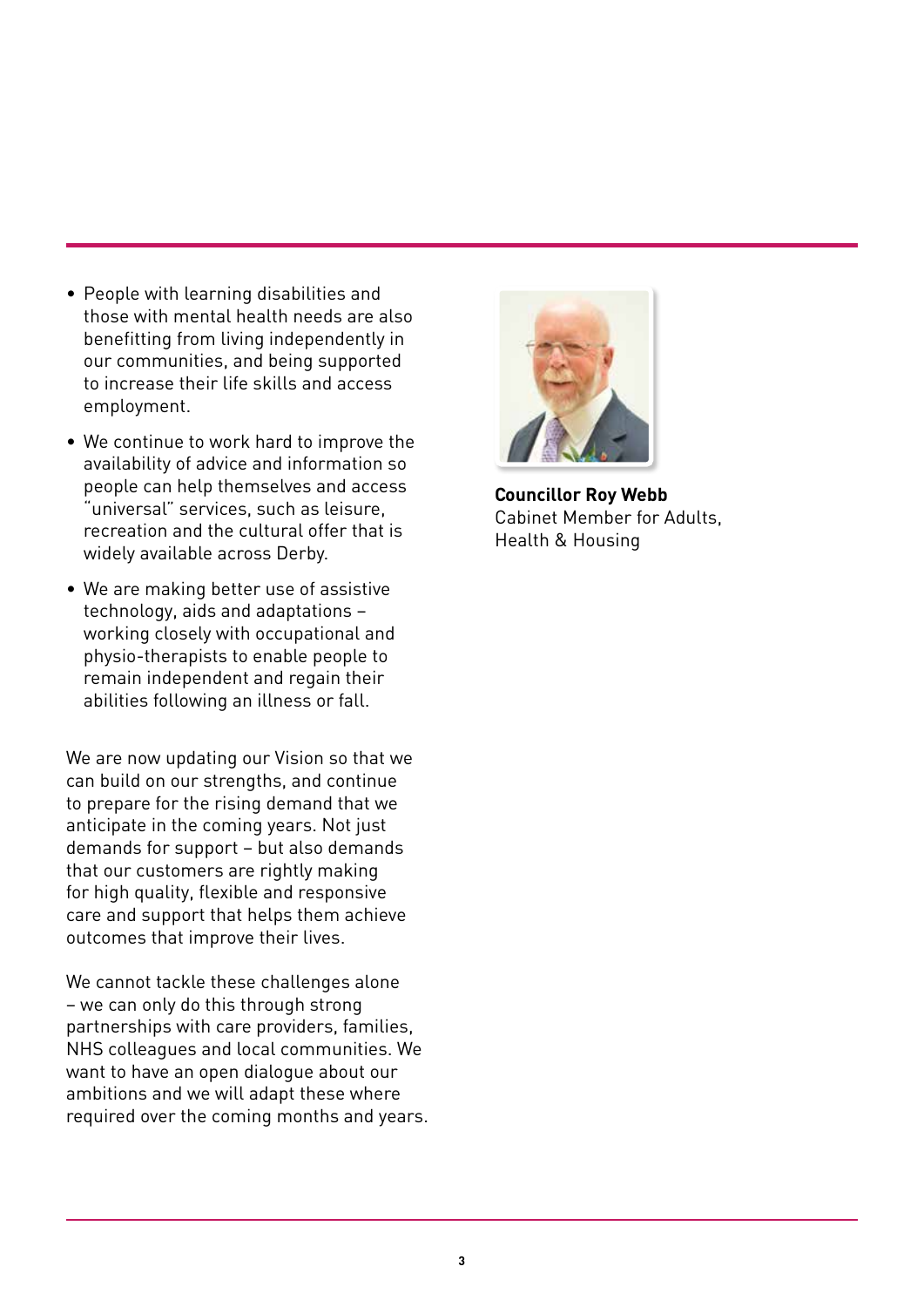### **Our journey:**  What you have told us

The most recent survey of social care users in Derby (2018/19) provided us with valuable feedback about how we are doing and the areas that individuals with support needs would like to see improved. This feedback will be used to inform our plans over the coming years to drive improvement in areas where individuals were less positive than previous years, and build on areas we do well in:

#### **The positive messages were that:**

- Overall satisfaction of people who social care support services has improved from the previous year. 62.4% of service users sampled reported they were "Extremely" or "Very satisfied" with the care and support they received, up by 4%. Whilst this is an improvement on the previous year – it is slightly lower than similar Council's like Derby.
- 80.3% of respondents felt that they had control over their daily lives. Although this was slightly lower than the previous year it was higher than other Council's. In fact, for the past 5 years, we have performed better on this measure than most Council's.



#### **The areas that were less positive, especially when compared to other similar Councils were:**

- The "Quality of Life" measure for Derby is 19.0, which was slightly less than the previous years but in line with our comparators.
- Almost two thirds (64.9%) of service users reported feeling as safe as they would want. This is lower than the past few years in Derby and lower than our comparator Council's. However, those who reported that care and support services helped them in feeling safe (88.7%) is higher than the previous year (85.7%) and higher than other similar places.
- Only 43.8% of respondents felt that they had adequate social contact.
- Only 58.7% of respondents found it easy to find information and advice about support and benefits.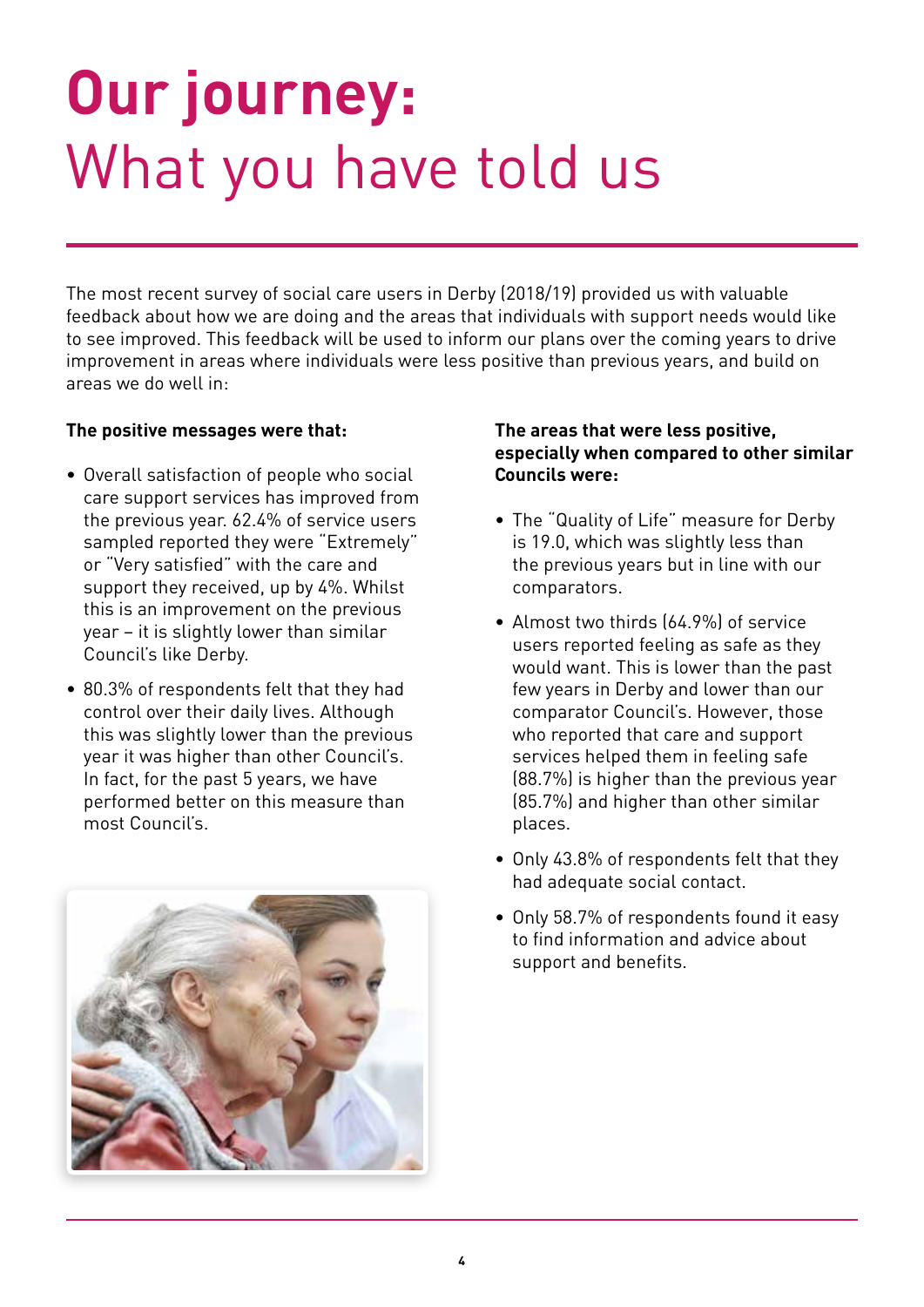### **Our journey:**  What Carers have told us

We are also aware of the valuable support that Carers play in ensuring that individuals remain safe and well in their communities. In 2018/19, the Carers Survey provided us with feedback from Carers receiving services and we will use this to further improve how we support Carers.

In 2018/19 we supported 48% more Carers than the previous year – 1257 compared to 850. In the same timeframe, we also changed the Carers pathway so that the social workers get involved with those Carers who may need a formal assessment earlier. Our current commissioned partner - Derbyshire Carers Association also refined and refocused its support to Carers and has continued to improve the way they work in partnership with the Council.



Whilst overall satisfaction levels with those Carers who participated in the survey increased, there are a number of areas where we need to improve the offer to Carers:

- The proportion of Carers who use services who reported that they had as much social contact as they would like fell by nearly 10% to 24%.
- The proportion of Carers who say they were involved in discussions about the person they care for also fell slightly from 69% to 65% - although overall almost two thirds of Carers feeling involved, remains positive.
- The biggest area of challenge relates to the proportion of Carers who feel they can easily find out information and get advice when they need it. This only equates to just over half of all Carers who took part in the survey. We have already started working with our Carers Partnership Board to understand this more – this is a group of Carers who work with the Council to shape service developments for Carers in Derby.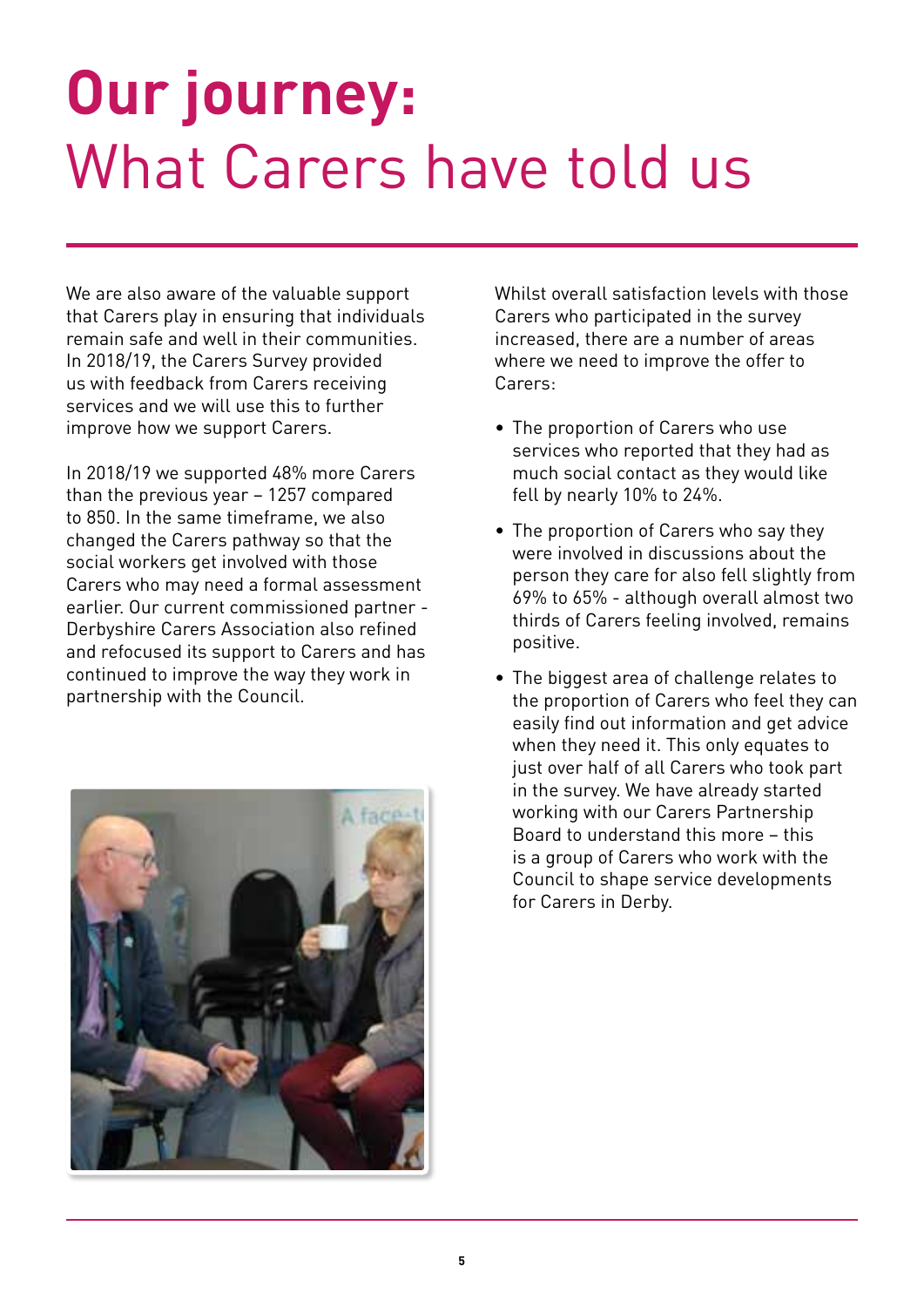# **Our Vision:**  For Social Care in Derby

Overall, our **Vision** for social care in Derby is that we will work with individuals to make sure that as many people as possible are supported at home, for as long as possible, making the most of individual strengths, assets and capabilities. We believe this supports the "wellbeing" principle set out in the Care Act whereby the wellbeing of individuals should be central to our interventions, including the physical, mental and emotional wellbeing of individuals with care needs.

Our approach will operate at four levels:

i. At the community level: building resilient individuals, families and communities.

**Self help** 

- ii. At individual practice level: working in a different way to help individuals, their families and /or other support networks to find solutions that build on their strengths, skills and assets.
- iii. At the service level: building flexible, empowering and responsive services that are delivered in new and innovative ways.
- iv. At whole systems level: recognising that part of the solution to our challenge rests in working in partnership with our colleagues in the wider public and private sectors. We need to all work together to create local solutions across health and social care to manage demand pressures and to keep people safe and well.

These levels are represented by the "Care and Support wedge" where our ambition is that, as much as possible, people find the support they need on the left hand side of the "wedge" and the balances of resources and support shift from the right to the left side of the system to make this happen.



#### Direction of Travel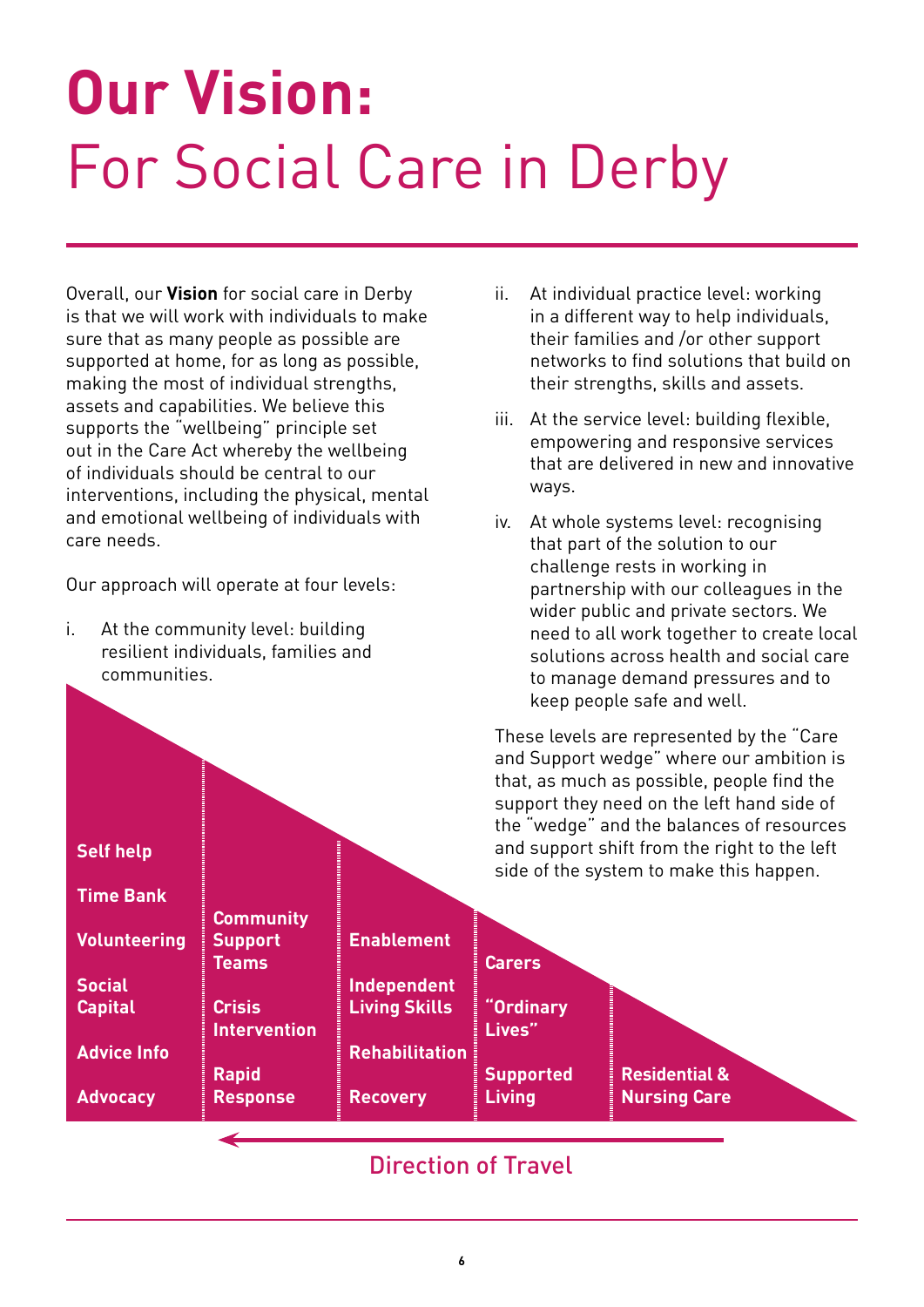# **Our plans:**  For 2020 and beyond

Based on the feedback from customers and Carers, and looking at how our overall performance compares to other Council's, our ambitions for 2020 and beyond have been refined to focus our energies further.

Our main priorities and ambitions are set out below and we welcome conversations, help and ideas to achieve these together as we cannot do this alone.

- We want to overhaul the information and advice that is available about social care and support whether this is provided on the internet, via the telephone, or in person. This will include the information that we and partners provide to Carers, families and others involved in supporting people to live independently.
- It is our ambition that as many people as possible can speak to someone who can resolve their queries at the first point of contact. This will mean making more detailed advice and support, often from professional staff, available at the entry points to social care e.g at the hospital, via GP surgeries, at the Council House, on the phone or in person at community locations. We will be working as much as possible with health professionals as well to try and create as seamless a response as possible.
- We will remain focused on harnessing people's strengths, skills and assets – as individuals, within their families and other support networks as part of their community. This is central to our vision for Adult Social Care. Our Local Area

Coordination approach now extends to more parts of Derby than before, and we will continue to look for ways to expand this further. This means that our staff will focus conversations with individuals around "what does a good life look like to you?" and "how can we work together to find solutions"? This will also mean working with individuals and their Carers as early as possible to prevent crises occurring, and to plan for major "transitions" or life changes that may be coming up.

• Keeping people safe and well is the focus of everything we do. This supports the wellbeing principle as set out in the Care Act and this will include taking steps to safeguard vulnerable people from harm and abuse. We will do this by continually working with partners to prevent people from being exposed to significant risks and learning from safeguarding or serious incidents should they take place.

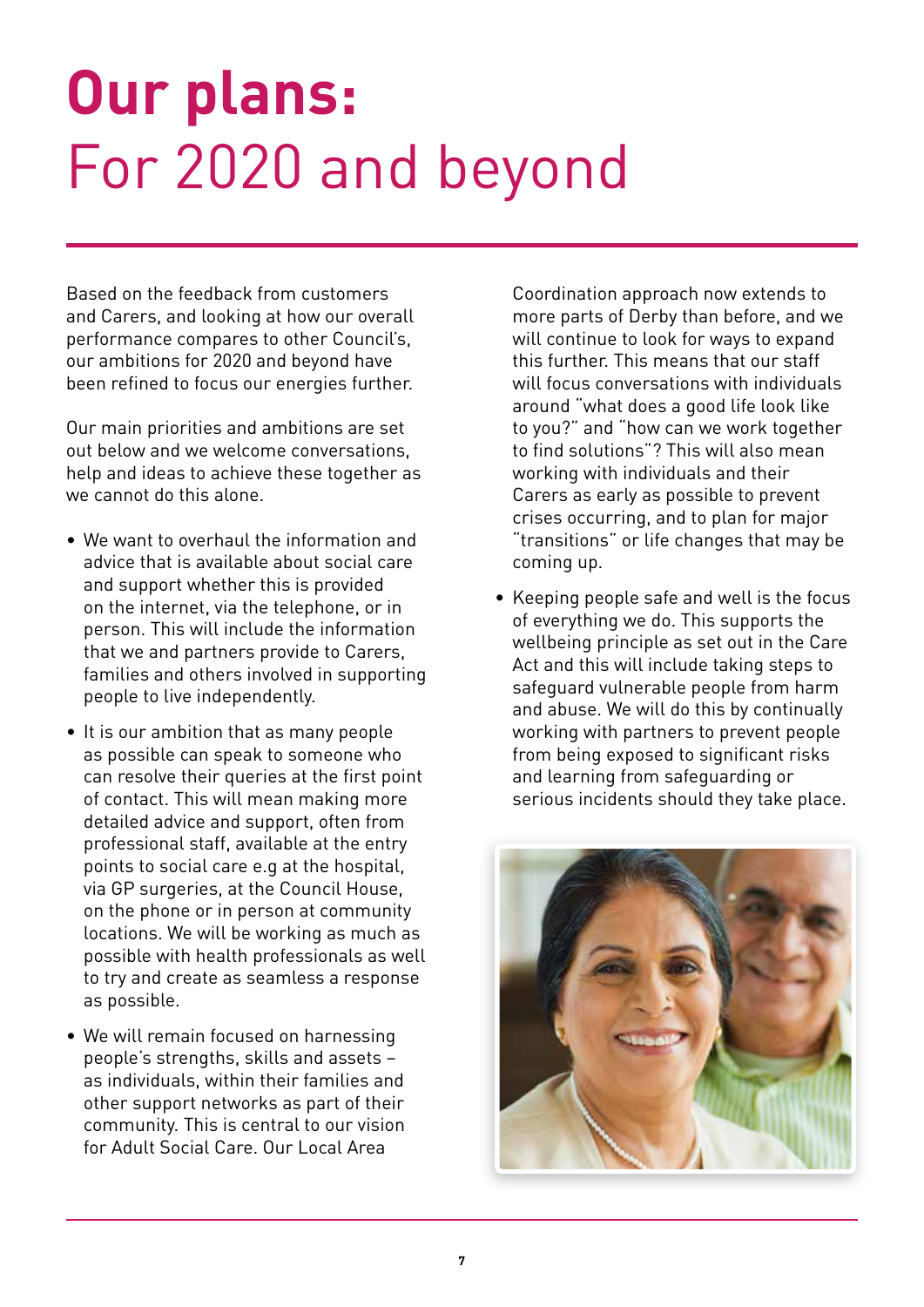- We want to focus more on supporting people's independence, recovery, rehabilitation and wellbeing – moving this type of support beyond crisis interventions and making this a more routine activity in all reviews and assessments. This will mean that for those people who have ongoing care and support needs, we will be working with individuals, families, Carers and care providers to more regularly review the support being provided so that we can ensure that an individual's capabilities can be maximised at every opportunity. This is so we do not create a dependence on formal care and support services for those people who have skills and abilities that can be harnessed.
- We have an ambition to ensure that no one goes from a stay in hospital into longterm care, unless this is the only care setting that can meet a person's needs, outcomes and goals. Our approach will always be to focus on "Home First".
- We will work with young people and their families to support them as they transition into adult care that is person centered and meets their needs.
- We will work in partnership with health to develop social care support options for people with complex needs, learning disability and Autism. The countywide Autism strategy will be progressed and reviewed in line with any refresh to the Autism act.
- We want to improve the quality and range of care and support available for people to access in Derby by working to improve standards across the care sector. There are over 140 active care settings registered with the Care Quality Commission<sup>1</sup> and many more that do not need to be formally regulated. As of August 2019, there were two "outstanding" social care services, with the majority rated as "good", and

1 Based on CQC date as at August 2019

a small minority judged as "requires improvement". None were rated as inadequate at this point.

• We also want to ensure that as many care services as possible in Derby join our procurement Frameworks meaning we can enter into formal arrangements with them, supporting them when things go wrong and also learning from them as we monitor their quality.

To support care providers, a number of interventions will take place including:

- Paying providers for care at rates that are sustainable and which enable care workers to receive at least the national Living Wage.
- Supporting providers to recruit and retain caring and motivated care workers and provide strong management support to these staff.
- Encouraging care providers to work together to learn from each other about ways to support people that work for them. This will include working with providers so that they make the best use of available technology to enable individuals to access support using the latest innovations, but also so they can keep connected to their families and communities.
- Supporting providers who may be failing in their duties, or whose quality needs improving, including working with providers who may no longer be suitable to provide care so that they leave the sector in a managed way to cause minimal disruption to individuals they are caring for.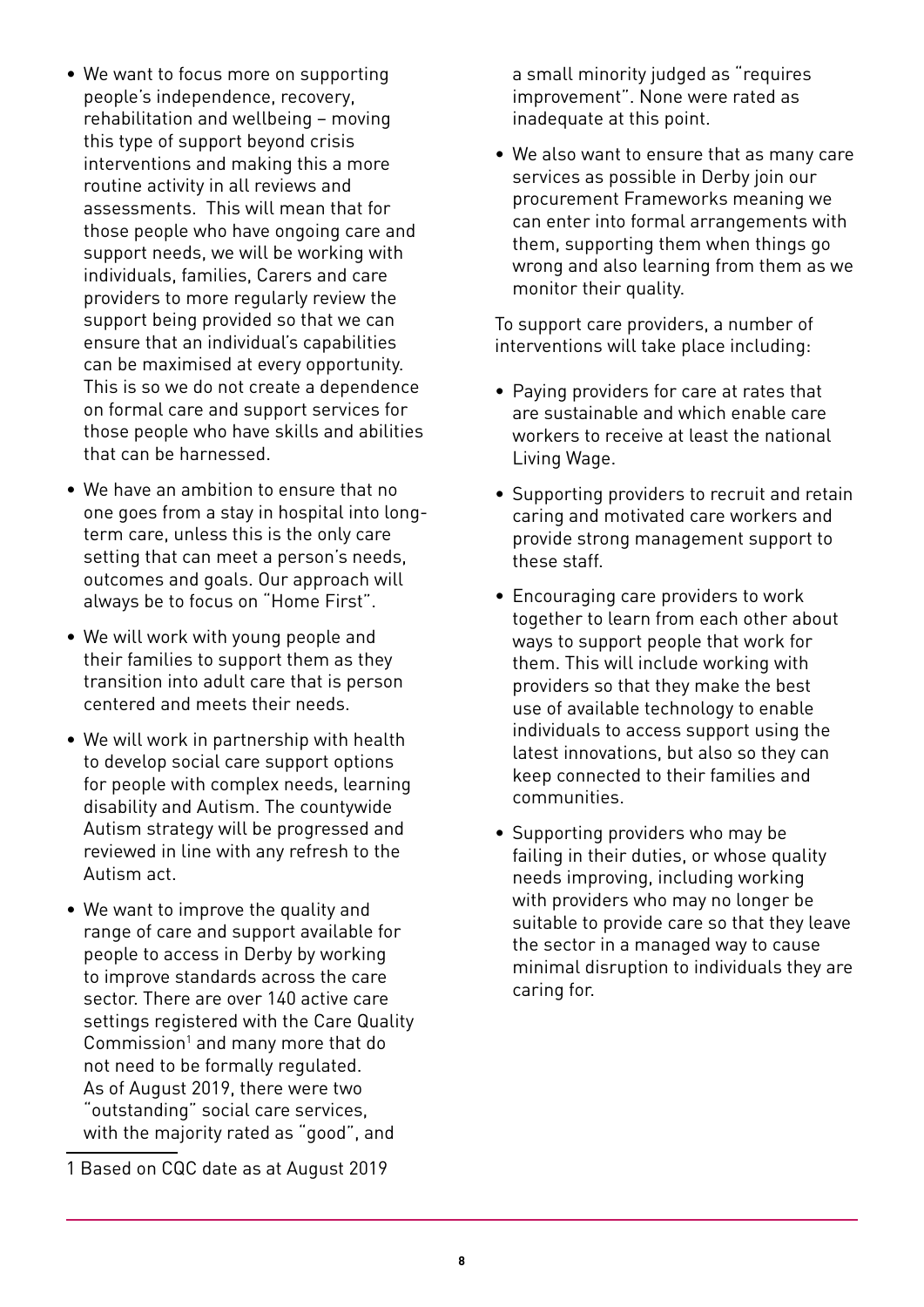# **Our principles and promises to you**

#### **Our Vision is under-pinned by the following principles:**

- Self determination each person should be in control of their own life and, if they need help with decisions, those decisions are taken as close as possible to them.
- Direction each person should have their own goals and aspirations and a sense of purpose to help give their life meaning and significance.
- Money each person should have enough money to live an independent life and are not be duly dependent upon others.
- Home each person should have a home that is their own, living with people that they really want to live with.
- Support each person should get support that helps them to live their own life and which is under their control.
- Community Life each person should be able to fully participate in their community.
- Independence we will maximise the opportunities for people to learn or re-gain the skills needed to be as independent as possible.
- Rights each person should have their legal and civil rights respected and be able to take action if they are not.
- Responsibilities each person should exercise responsibility in their own lives and be able to make a contribution to their community.
- Assurance people can have confidence in the quality of the services the Council commissions or provides directly itself.
- We will listen carefully to understand what makes a good life for you.
- We will communicate clearly and in a way that works best for you.

#### **Our promise to people is:**

- We will listen to, and value, what you, your family, your friends and your community say.
- The focus of our help will be to find solutions.
- We will work with you at a pace that is right for you.
- We will actively engage with our local communities, support networks and partners to develop alternative solutions for people.
- You will only have to tell your story once and we will make sure our systems and procedures support that.
- We will be clear about when we will share information about you to help keep you safe and well.
- We will empower our front-line staff to design different solutions with you.
- Only by exception will you go into long term care from an acute hospital bed.
- Keeping you safe is really important and we will work together with you and other people and organisations to keep you safe in a way that works for you.
- We will work fairly within our resources.
- We will actively work with our partners to take away the things that get in the way of helping people.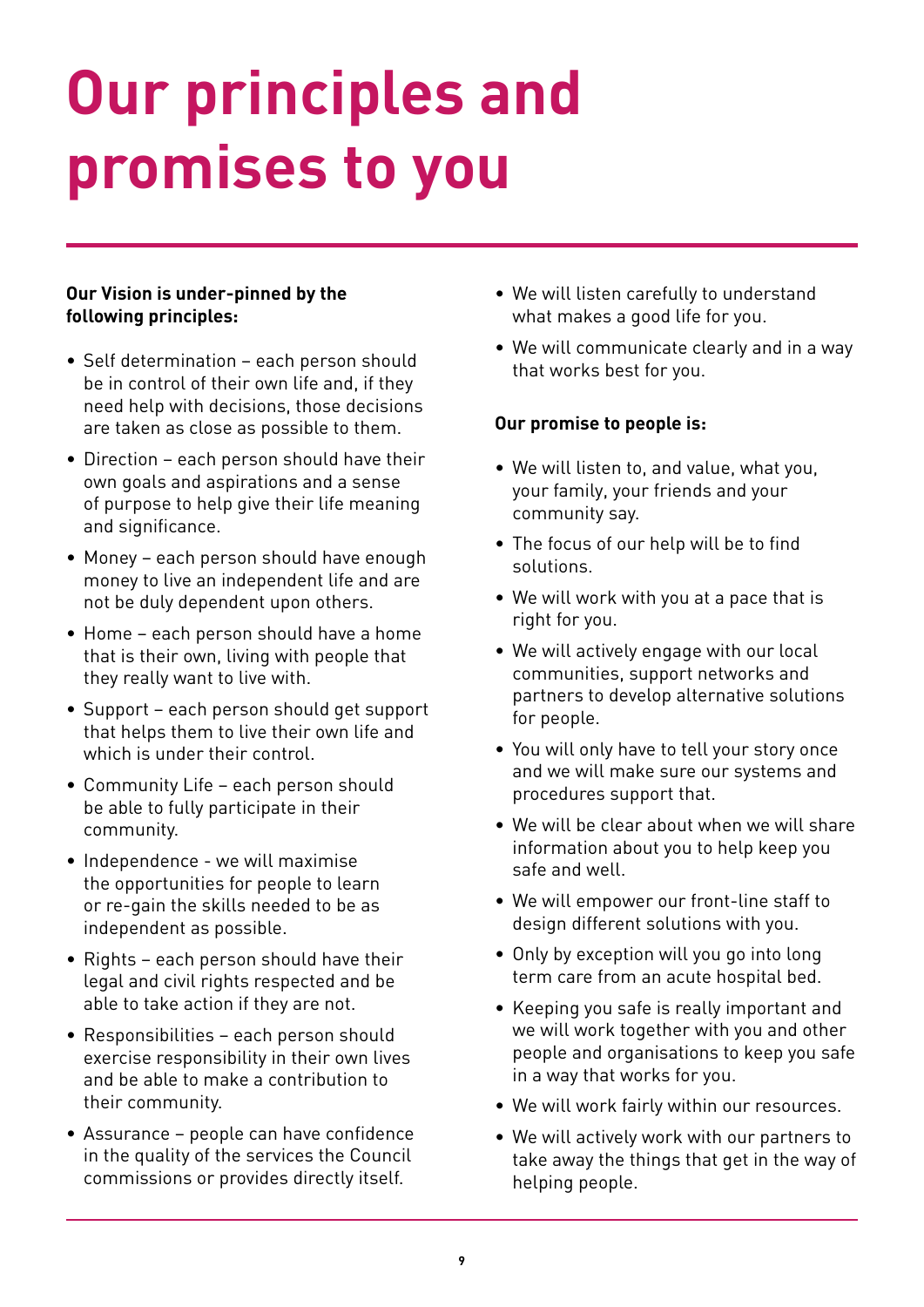# **What will be different in the coming years?**

We will continue to work with health partners, housing providers, care providers and community organisations to look at how we can improve the range, quality and availability of support to meet individual needs – which are not static and can change over time. Given the rising demand for services, we will be focusing our efforts even more on assisting people as early as possible to prevent an escalation of need. We want to continue to work with an individual's own strengths, abilities and support mechanisms, rather than intervening with often intrusive and costly care packages.

For those people who do need a formal care arrangement – we want to continue to review this more frequently to make sure that an individual's abilities, goals and achievements are being reflected in their support arrangements. We also want to ensure that people only move into long term care where there is absolutely no alternative that could meet their needs in an alternative, cost effective way.



In 3 years time, this is what we want social care in Derby to be:

- We will have significantly strengthened the first point of contact for Adult Social Care so that more advice, information and problem solving can take place more quickly than previously – ideally as soon as someone needs it. This will mean for some people, there will be earlier contact with experienced social care staff to try and resolve queries more quickly than previously.
- We will have significantly improved the advice, information and support available for Carers and individuals, and this will be reflected in our survey results.
- We will have continued our focus on community led support and Local Area Coordination so that people can primarily be supported through a network of family, friends and people in the community. We will continue to look for volunteering opportunities that we can connect people into as a way of tackling social isolation and increasing informal forms of support.
- We will have increased the number of people who make use of technologyenabled care interventions, practical aids, equipment and home adaptations as a means of helping them to live independently for longer. This will include streamlining any processes that we use to enable people to access support quickly and also so they can make the most of the latest innovations to remain connected with family, friends and the wider community.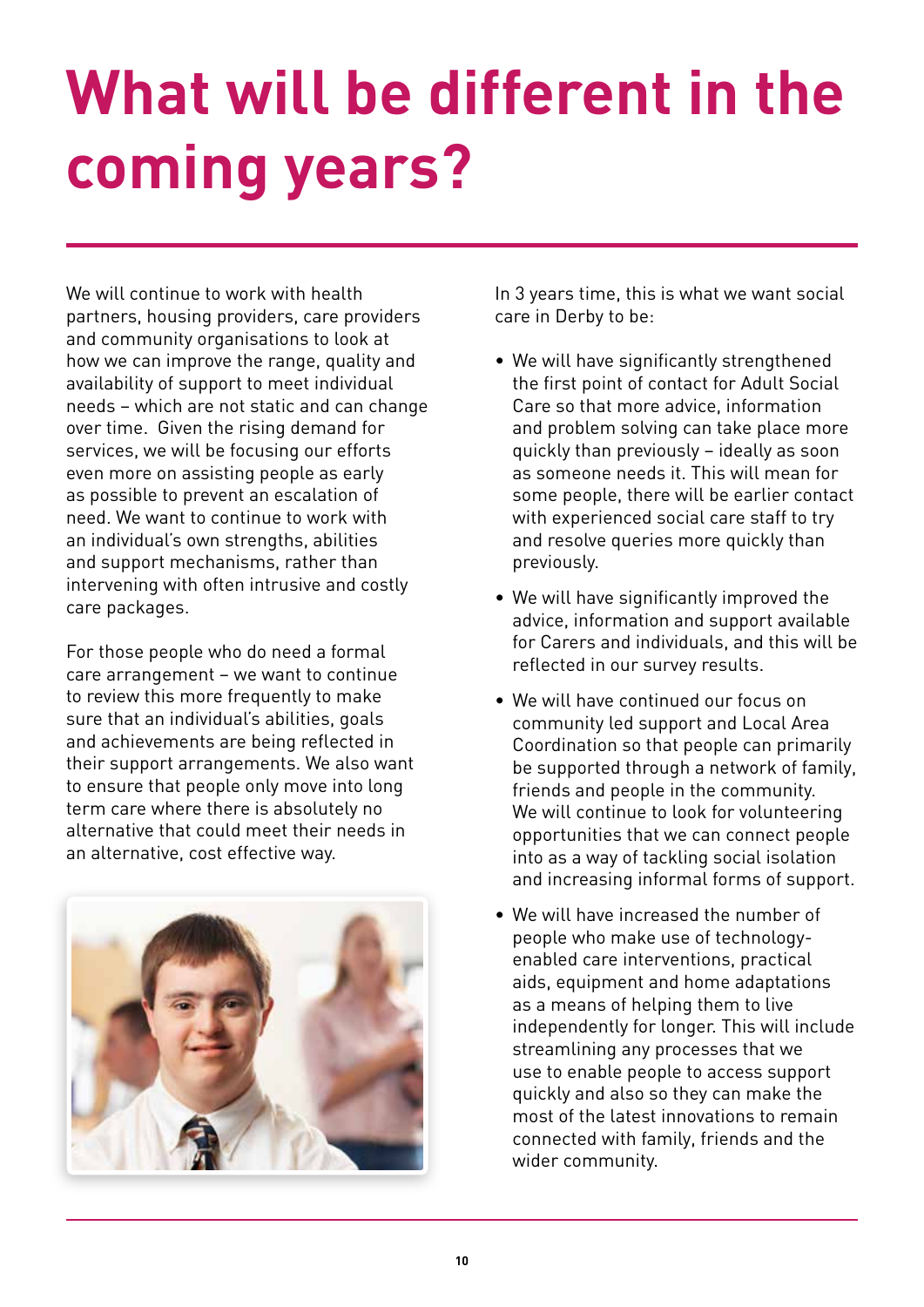- We will have increased the range of housing options for people with care and support needs so that fewer people live in residential and nursing homes. We will do this by working with a wide range of housing partners so that they understand the types of housing that we need. We will also ensure that support providers are available who can work flexibly in a range of housing settings to support people.
- We will have increased the number of people who receive a short term care intervention before any long term care is arranged – to make sure that their assessment considers a wider range of interventions and also takes an individual's abilities into account. This is often referred to as "reablement" and currently is focused on supporting people after crises – however we intend to ensure more people access this type of assessment and support before a crisis takes hold. This will make use of interventions from occupational therapists and other health professionals where this is appropriate.
- We will have increased the number of children with disabilities that we work with at an earlier stage in their transition to adulthood so that we can plan for their independence with all people involved in their care – including schools, health families and social care services.
- We will continue to ensure that we meet our legal duties to safeguard people, particularly focusing on the implementation of the new Liberty Protection Safeguards.



The process to draft and consult on this strategy was conducted before the start of the coronavirus pandemic and therefore does not focus on the areas that the Council will need to consider in relation to supporting individuals, families and care providers during the ongoing pandemic, and also in the recovery phase. The strategy objectives are focused on areas that will remain important for individuals into the future notwithstanding the impact of the pandemic. The specific actions for Adult Social Care that arise from the pandemic will be considered as part of the overall Council and NHS response to restoration and recovery.

For the latest information on the COVID 19 pandemic, please visit: **<www.derby.gov.uk/coronavirus>covid19/**